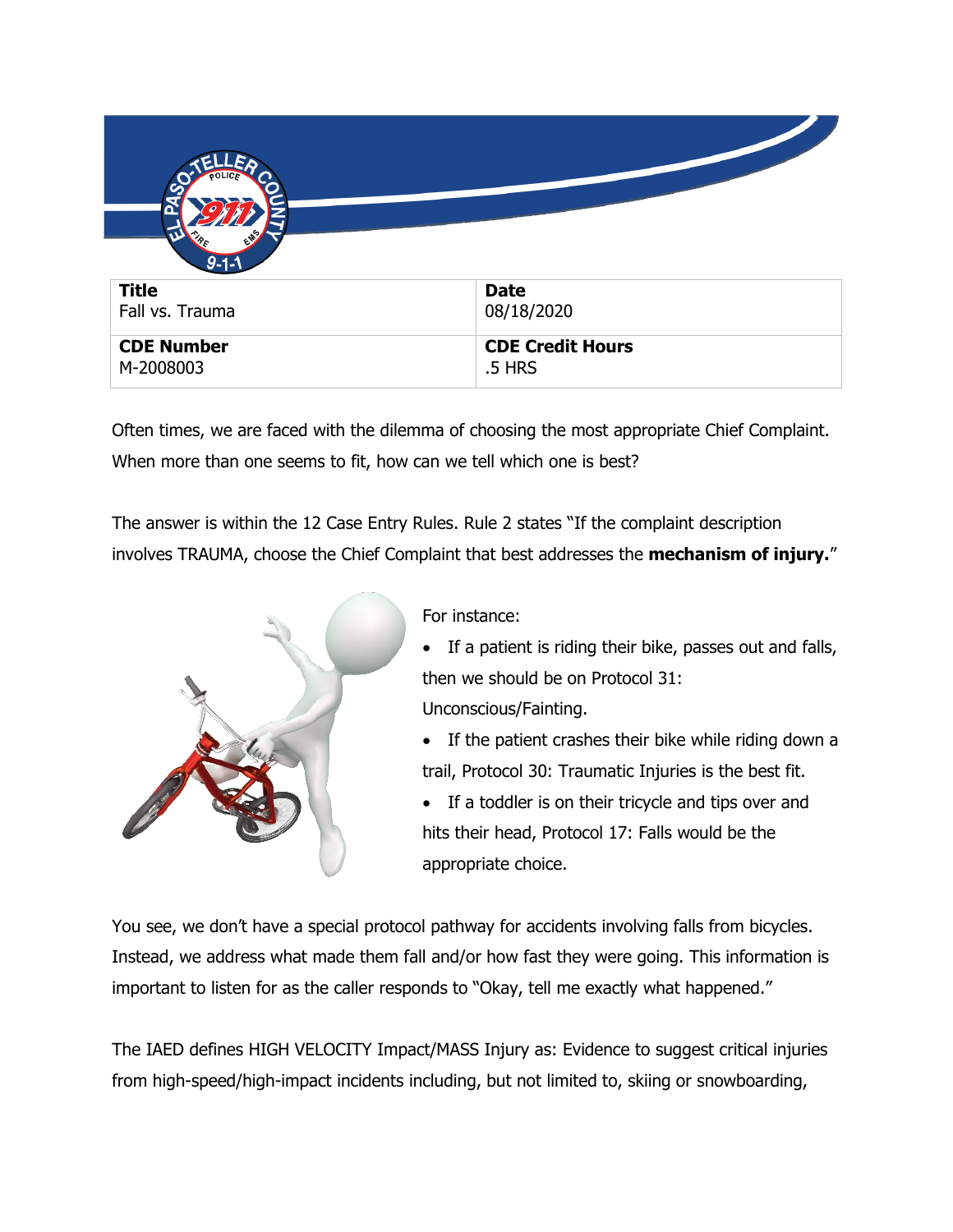

race or mountain biking, heavy equipment. This definition can be found in Additional Information on Protocol 30. When one of these or something similar has happened to our patient, Protocol 30: Traumatic Injuries is the most appropriate Chief Complaint.

Lastly, when can we move a patient with traumatic injuries? Rule 2 on Protocol 30 states a head-tilt is necessary for the **not alert** patient with **INEFFECTIVE BREATHING** as the EMD protects life over limb and opens the airway. Then, Rule 3 says if a **spinal injury is suspected in a breathing patient and PAIs are not necessary,** the EMD may enhance the PDIs by encouraging the patient not to move and have the rescuer use their hands to stabilize the patient's head and neck in the position found.

So, what does this mean if the patient is wearing a helmet? If the patient is wearing a helmet and IS breathing effectively, we do NOT need to remove the helmet. If the patient is not alert with INEFFECTIVE BREATHING, remove the helmet and move into PAIs.

## **Sources**

<sup>1</sup> Patterson B. "Mechanism of Injury" Journal of Emergency Dispatch. 2019; August 6. [https://iaedjournal.org/mechanism-of-injury/.](https://iaedjournal.org/mechanism-of-injury/)

<sup>2</sup> "Helmet Removal – Now you Know" El Paso – Teller County 9-1-1 Authority. 2020; June 2. [https://youtu.be/jAN1PAGtsmg.](https://youtu.be/jAN1PAGtsmg)